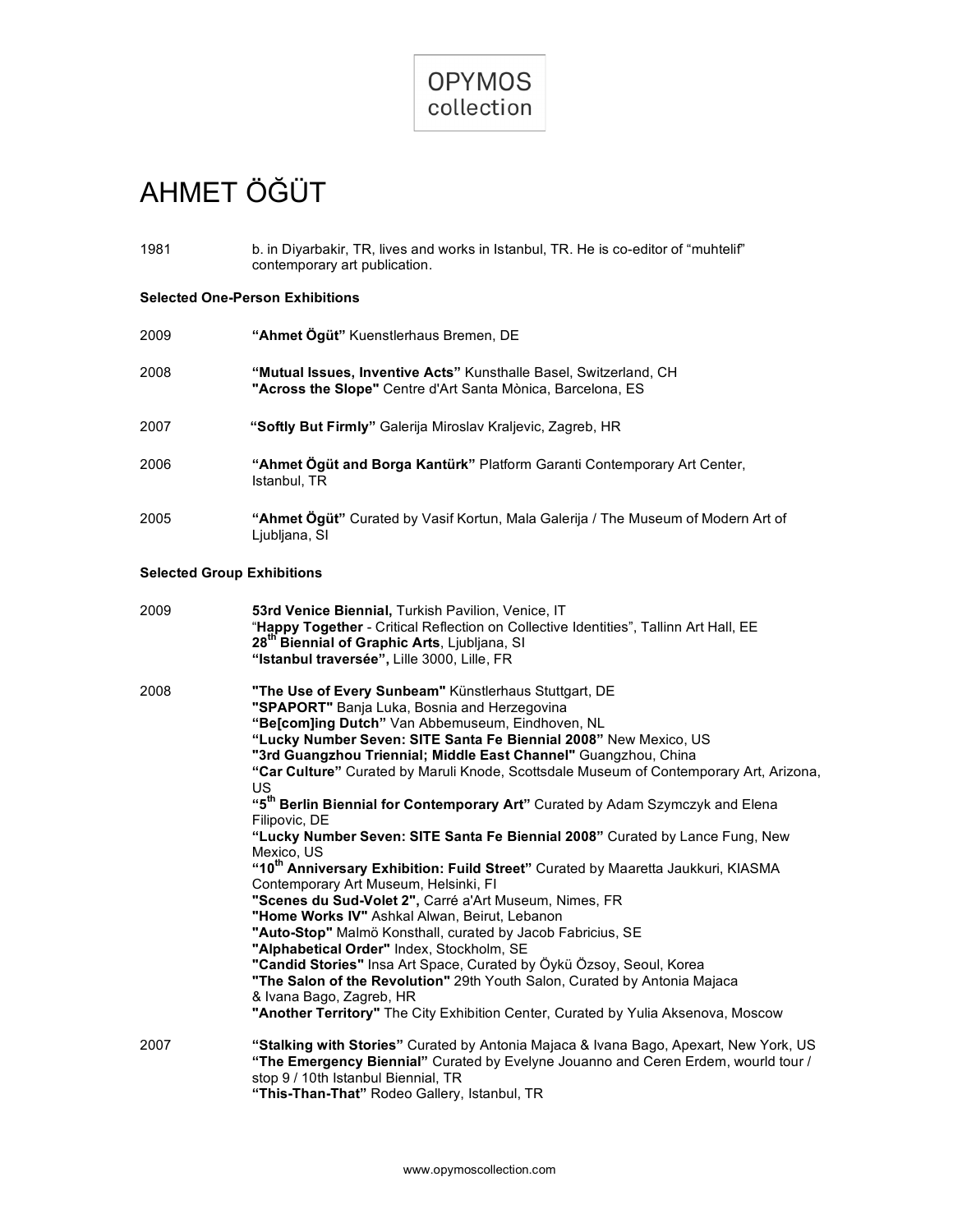

|      | "Pensa Piensa Thing" curated by Ferran Barenblit, Fede Montornés, Montse Badia and<br>Jacob Fabricius, Centre d'Art Santa Mònica, Barcelona, ES<br>"Open Ateliers" The Rijksaklademie van beeldende kunsten, Amsterdam, NL<br>"The Lost Moment" Curated by Fatos Ustek, Kunstfabrik am Flutgraben,<br>Berlin, DE<br>"Every Wind That Blows" Smart Project Space, Amsterdam, NL<br>"Heterotopias" Curated by Jan-Erik Lundstrom, Catherine David and Maria<br>Tsantsanoglou, First Contemporary Art Biennale of Thessaloniki, GR<br>"A Forest and A Tree" Curated by Pelin Uran, Kunsthalle Exnergasse, Wien, AT<br>"Petroliana" Curated by Elena Sorokina, Moscow Museum of Modern Art at Petrovka, RU                                                                                                                                                                                                                                                                                                                                                                                                                                                                                                                                                            |
|------|-------------------------------------------------------------------------------------------------------------------------------------------------------------------------------------------------------------------------------------------------------------------------------------------------------------------------------------------------------------------------------------------------------------------------------------------------------------------------------------------------------------------------------------------------------------------------------------------------------------------------------------------------------------------------------------------------------------------------------------------------------------------------------------------------------------------------------------------------------------------------------------------------------------------------------------------------------------------------------------------------------------------------------------------------------------------------------------------------------------------------------------------------------------------------------------------------------------------------------------------------------------------|
| 2006 | "Home and Away" curated by Simona Widmar, Maribor Art Gallery, Maribor, SI<br>"EurHope 1153, Contemporary Art from the Bosphorus" curated by Francesco Bonami<br>& Sarah Cosulich Canarutto, VILLA MANIN - Centre for Contemporary Art, Passariano,<br>Codroipo (UDINE), IT<br>"Art Without Borders" curated by Sonia Balassanian, Armenian Center for Contemporary<br>Experimental Art, AM<br>"LISTE 06" curated by Monika Kästli. Performance Project, Basel, CH<br>"Check-in Europe / P2P" curated by Marketta Seppälä & Veronica Wiman European<br>Patent Office, Munich, DE<br>"Ethnic Maketing" curated by Tirdad Zolghadr, Azad Gallery, Tahran, IR<br>"Normalization" Rooseum Center for Contemporary Art, Malmö, SE<br>"SHIFTSCALE; Sculpture at the Extended Field" curated by Mika Hannula, Hanno<br>Soans and Villu Jaanisoo, KUMU Tallinn Museum of Modern Art, EE<br>"Collapse" curated by Bart Rutten, Impact event, Moira, Ultrecht, NL<br>"SCHADENFREUDE" The Artists Cinema, LUX Touring Project, FACT, Liverpool, UK,<br>Arnolfini, Bristol, UK, Centre for Contemporary Arts, Glasgow, Oberhausen Short Film<br>Festival, DE, Phoenix Arts, Leicester, Impakt Festival, Utrecht, NL, Espacio Fundacion<br>Telefonica, Buenos Aires, Argentina |
| 2005 | "9th International Istanbul Biennial" curated by Vasif Kortun & Charles Esche, TR<br>"This May Be What Parallel Play Looks Like" Curated by Defne Ayas, Video Exhibit at<br>the Sculpture Center, New York, US<br>"Free Kick" curated by Halil Altindere, Antrepo No: 5, Istanbul, TR<br>"Posit 9B" curated by November Paynter, Ikon Gallery, Birmingham, UK<br>"SCHADENFREUDE" curated by Tirdad Zolghadr, The Artists Cinema, Frieze Art Fair,<br>London, UK<br>"Situated Self" curated by Mika Hannula & Branco Dimitrijevic, Museum of Contemporary<br>Art, Belgrade, YU / Tennis Palace Art Museum, Helsinki, FI<br>"Others' Chance" curated by Borga Kanturk, K2 Art Center, Izmir, TR                                                                                                                                                                                                                                                                                                                                                                                                                                                                                                                                                                     |
| 2004 | "Visitor" Curated by Emre Baykal & Rob Perré, Galerist, Istanbul, TR<br>"Placebo effect" curated by Vasif Kortun, Sparwasser HQ, Berlin, DE<br>"5. Cetinje Biennial" curated by Natasa Ilic & René Block, National Museum Montenegro,<br>YU<br>"Yugoslav Biennial of Young Artists" curated by Ana Nikitovic, Jelena Vesic, Sinisa<br>Mitrovic, Vrsac & Belgrade, YU<br>"I need a radical change!" curated by W.H.W., Gallery Nova, Zagreb, HR<br>"Darkroom" The Old Continental Factory, Hannover, DE<br>"Lock Your Mind" curated by Süreyya Evren & Stephan Kurr Sox36, Kreuzberg, Berlin,<br>DE                                                                                                                                                                                                                                                                                                                                                                                                                                                                                                                                                                                                                                                                |
| 2003 | "Force of the Language" curated by Ali Akay, Keci Burcu, Diyarbakir, TR<br>"I am too sad to kill you!" curated by Halil Altindere, Proje4L Istanbul Contemporary Art<br>Museum, TR<br>"to be a famous exhibition" Ince Han, Ankara, TR                                                                                                                                                                                                                                                                                                                                                                                                                                                                                                                                                                                                                                                                                                                                                                                                                                                                                                                                                                                                                            |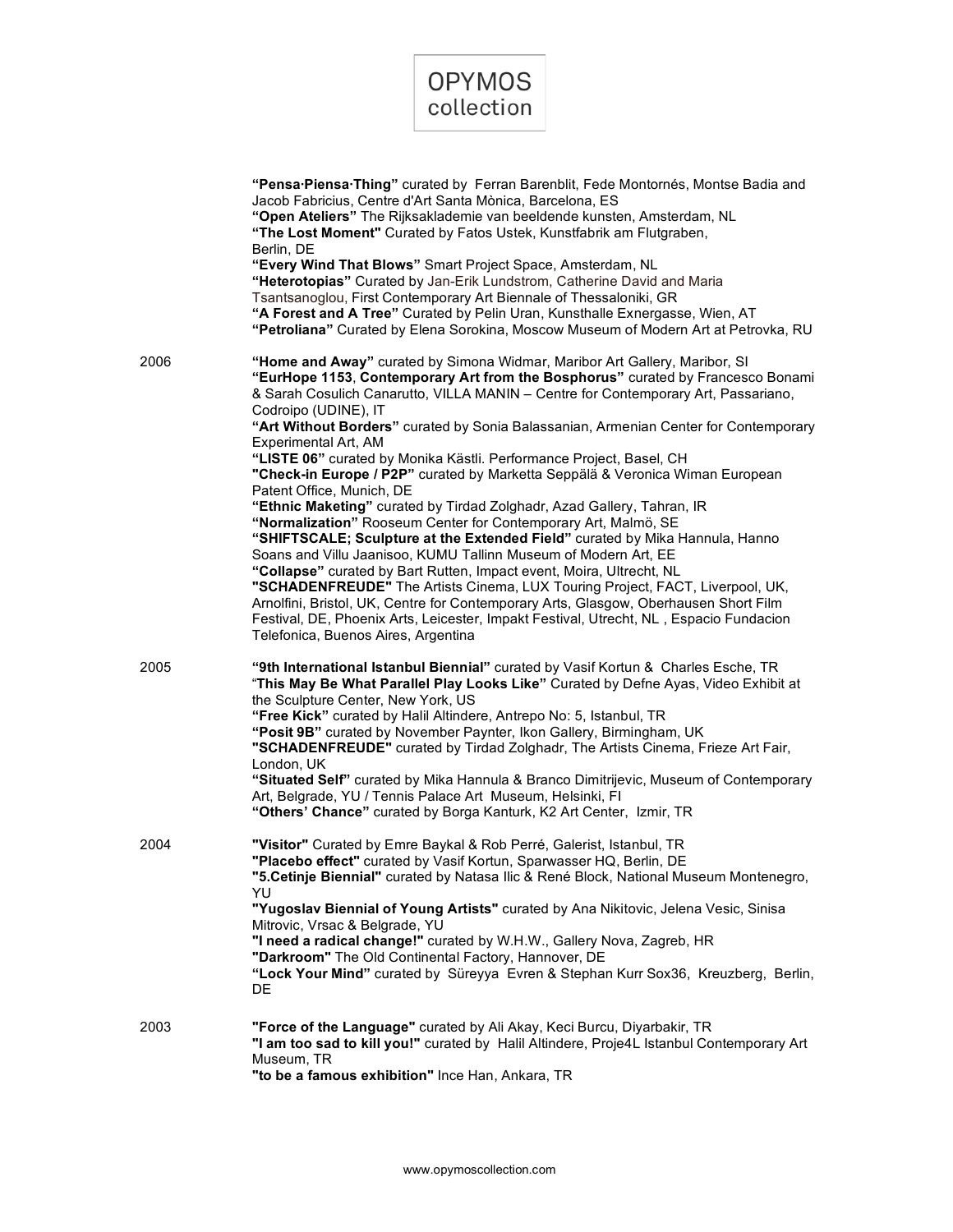

| 2002 | "The Pavement: Under the Beach" curated by Vasif Kortun, Proje4L Istanbul   |
|------|-----------------------------------------------------------------------------|
|      | Contemporary Art Museum, TR                                                 |
|      | "I am bad and I am proud!" curated by Halil Altindere, Refika, Istanbul, TR |

## **Projects**

| 2008 | "She doesn't think so but she's dressed for the h-bomb." Tate Modern, Curated<br>by Negar Azimi, London, UK               |
|------|---------------------------------------------------------------------------------------------------------------------------|
| 2006 | "Another Perfect Day" Performance at Pist, Istanbul, TR<br>"Light Armoured" curated by Sylvia Kouvali, YAMA, Istanbul, TR |
| 2005 | "I wonder What is going on Upstairs" Performance at Kunstmuseum Basel, CH                                                 |

### **Selected artfairs**

| 2007 | NADA Art Fair, Maimi, (solo presentation with Rodeo Gallery, Istanbul, TR)<br>DIFC Gulf Art Fair, Dubai, AE, 'Video Booth'<br>Art Athina, Athens, GR, 'Basic Plan', (with Rodeo Gallery, Istanbul, TR) |
|------|--------------------------------------------------------------------------------------------------------------------------------------------------------------------------------------------------------|
| 2006 | Liste 06 - The Young Art Fair in Basel, Basel, CH<br>Frieze Art Fair, London, GB, (with Platform Garanti Contemporary Art Center,<br>Istanbul, TR)                                                     |
| 2005 | The Artist Cinema, Frieze Art Fair, London, GB                                                                                                                                                         |

## **Artist Books**

| 2008 | "On The Road to Other Lands" published by A Prior Magazine in collaboration<br>with 5th Berlin Biennial, 2008, as apart of the Paper Pavilion. |
|------|------------------------------------------------------------------------------------------------------------------------------------------------|
| 2007 | "Today in History" published by Book Works, UK and Platform Garanti Contemporary Art                                                           |
|      | Center, TR                                                                                                                                     |

## **Publications**

| 2008 | "Ahmet Ögüt: Informal Incidents" Editor: Halil Altindere, art-ist contemporary Art Series |
|------|-------------------------------------------------------------------------------------------|
|      | 9. Artist Book - 1                                                                        |
| 2006 | "Home for Lost Ideas" Catherine Griffiths and Daniel Rees                                 |
|      | "The Politics of Small Gestures: Chances and Challenges for Contemporary                  |
|      | Art" Mika Hannula, art-ist production                                                     |
| 2005 | "The Design of Dissent" Milton Glaser, Mirko Ilic, Tony Kushner                           |
|      | "Version 0.6: Coloring Book" Mircea Cantor, Ciprian Muresan, Gabriela Vanga               |